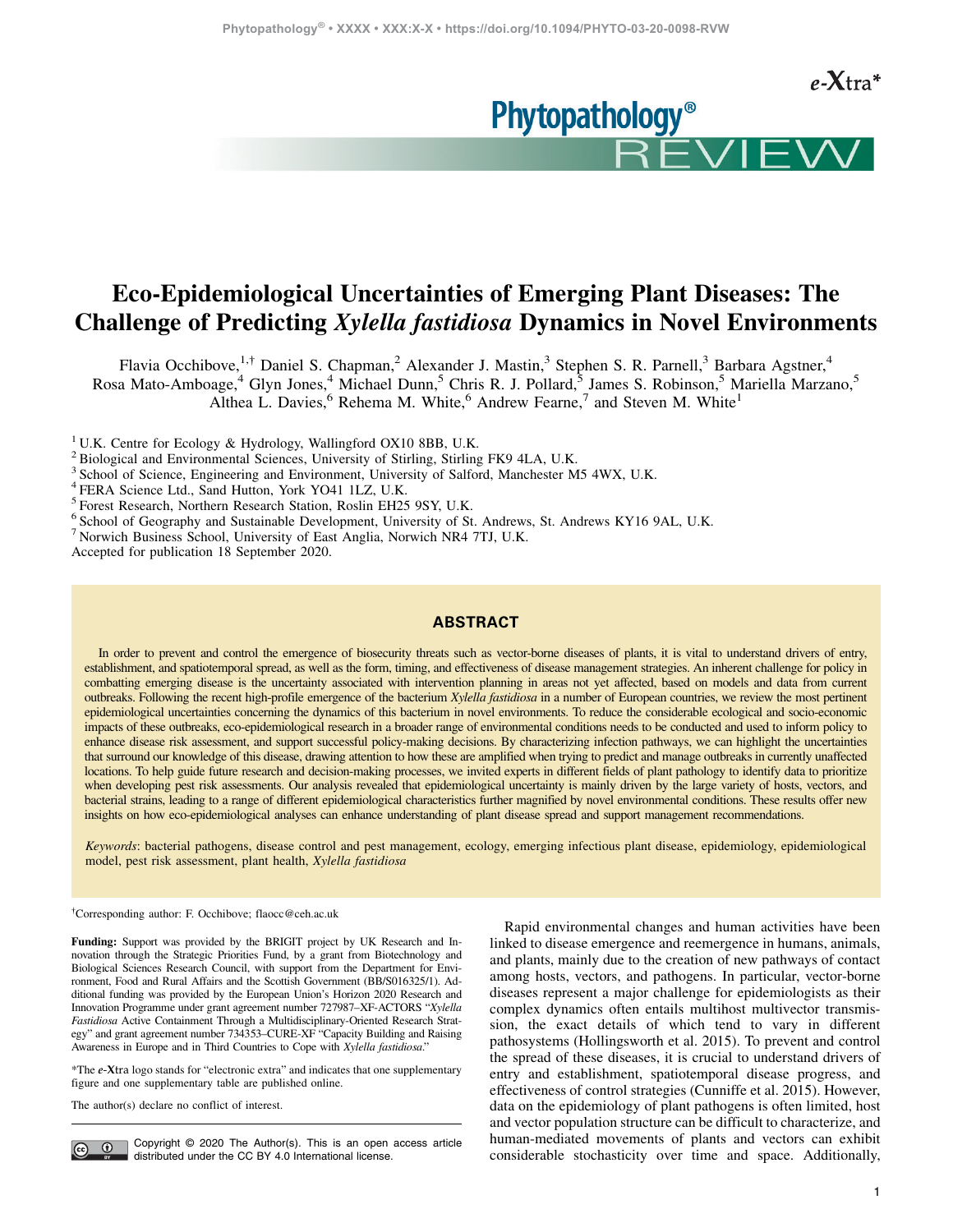REVIEW

infection rates are strongly controlled by environmental conditions, and disease is frequently cryptic and/or poorly reported, particularly in noncrop hosts (such as wild hosts) ([Cunniffe et al. 2015](#page-8-0)). Thus, a better understanding of these drivers is paramount to reduce the level of uncertainty in pest risk assessments and disease management strategies. This is particularly important in addressing the inherent policy challenge associated with emerging disease, where policy makers must make projections from data-rich areas to data poor areas ([Yates et al. 2018\)](#page-10-0).

Xylella fastidiosa is a widespread vector-borne pathogen considered one of the most complex threats to plant health worldwide [\(Sicard et al. 2018](#page-9-0)) (Box 1). First described in California in 1892 as the cause of the devastating Pierce's disease (PD) of grapevines, it is no longer restricted to the Americas [\(EPPO 2020](#page-9-0)). Currently, it threatens natural areas and horticultural, agricultural, and forestry sectors as the recognized agent of numerous severe and economically important diseases of crops and landscape plants ([Almeida and Nunney 2015\)](#page-8-0). In 2013, X. fastidiosa was discovered in Europe in the ancient olive groves of Puglia (Italy) and subsequently recognized as the causative agent of the olive quick decline syndrome (OQDS) outbreak (or in Italian CoDiRO-Complesso del Disseccamento Rapido dell'Olivo), where it is still killing millions of olive trees [\(Saponari et al. 2019](#page-9-0)). After the first detection in Europe, the bacterium has been isolated in outbreaks in Corsica (France), the southern region of Côte d'Azur (France), the Balearic Islands (Spain), the Norte Region (Portugal), and the autonomous community of Valencia (Spain) ([EFSA PLH 2019\)](#page-8-0), but single detection events are also reported from elsewhere ([EPPO](#page-9-0) [2020\)](#page-9-0).

Following these first detections of X. fastidiosa in Europe, emergency measures were instigated by the European Commission in order to reduce further spread (Decision EU 2015/789 and updates). These measures were driven by the fact that although relatively little is known of the full potential geographical range of X. fastidiosa in Europe, there is a risk of further establishment and human pathways might facilitate introduction into new locations ([EFSA PLH 2019\)](#page-8-0). Such decisions must be grounded in scientific understanding, and therefore policy-makers have been relying upon scientists to provide the epidemiological knowledge required to develop effective surveillance and control measures, reliable pest risk assessments, and appropriate disease management plans and mitigation strategies ([EFSA PLH 2019](#page-8-0)). Increasing the effectiveness of plant health regulations is imperative, particularly due to the current intensification of recognized risk factors for the introduction and spread of X. fastidiosa (e.g., human-mediated environmental modifications, expansion of bacterium/host/vector range, high volumes of plant trade) ([Pautasso et al. 2015](#page-9-0)), and yet, many fundamental epidemiological questions remain unanswered. Moreover, policy based on current epidemiological knowledge might not be suitable for current Xylella-free countries, where environmental and human-related conditions may be significantly different from the locations of existing outbreaks. Indeed, introduction, establishment and spread of X. fastidiosa in a novel environment is the result of new combinations of biotic interactions, abiotic conditions, and human-mediated processes, underlining the substantial value of epidemiological data from multiple settings [\(Yates et al. 2018](#page-10-0)). Although modeling and evidence-based approaches have been commonly used to support policy decisions, the predictive and explanatory abilities of models are highly dependent on the accuracy of spatiotemporal epidemiological data and directly measured parameters, which are typically lacking in the case of emerging diseases [\(Parnell et al. 2015\)](#page-9-0). This emphasizes the importance of identifying and targeting current X. fastidiosa ecoepidemiological knowledge gaps. Similarly, designing and implementing effective predictive, monitoring, and control measures in different environmental and legislative settings also poses new challenges for scientists and regulators who are urged to prevent

In this paper, we illustrate the major eco-epidemiological uncertainties and knowledge gaps to be filled in order to characterize the dynamics of X. fastidiosa in novel environments. We elicit expert knowledge and opinion from a range of scientists, industry representatives, and regulators with experience of plant diseases and use the results to rank the uncertainties in terms of their importance to eco-epidemiology and to plant procurement and disease management strategies. The aim is to identify the most important factors affecting X. fastidiosa transmission and emergence risk, which can provide a direction to future research in order to understand, prevent, and manage X. fastidiosa outbreaks in current locations and novel environments.

## FACTORS INFLUENCING UNCERTAINTIES IN PREDICTING X. FASTIDIOSA INTRODUCTION. ESTABLISHMENT, AND SPREAD

In order to understand X. *fastidiosa* eco-epidemiology, we display the epidemiological factors in [Figure 1A](#page-2-0), which symbolizes not only the basic factors associated with disease causation for X. fastidiosa—namely, the bacterium-host-vector triad, but also the other eco-epidemiological elements affecting disease dynamics with their mutual connections. In X. fastidiosa pathosystems,

## BOX 1

#### SUMMARY OF XYLELLA FASTIDIOSA BIOLOGY AND ECOLOGY

X. fastidiosa is a gammaproteobacterium (Xanthomonadaceae) that colonizes plant xylem vessels. Transmitted exclusively by xylem sap feeding insects (Hemiptera, Auchenorryncha), it multiplies in host's xylem vessels, often leading to desiccation of the plant [\(Rapicavoli et al. 2018](#page-9-0)). The pathogen has a semipersistent relationship with the vector, meaning that it colonizes and persists in the foregut but is not transmitted between insect life stages ([Purcell and Finlay](#page-9-0) [1979](#page-9-0)). The potential host plant pool comprises more than 500 species, of which it can be a harmless endophyte, or cause severe disease [\(EFSA PLH 2019](#page-8-0)). The variability of host plants matches the high genetic diversity of this pathogen, of which different subspecies and strains display a loose host specificity [\(Rapicavoli et al. 2018](#page-9-0)). Symptoms caused by X. fastidiosa infection are nonspecific, mostly generic indications of hydric stress, such as drying of leaf margins, scorched leaves, and wilting, and vary in intensity depending on host species, pathogen genotype, environmental conditions, and host-bacterium association ([Rapicavoli et al. 2018](#page-9-0)). However, after inoculation, infected plants can remain asymptomatic for a highly variable period of time—from 2 to 3 months in Pierce's disease to more than 12 months in other cases, such as 14 months in olive quick decline—depending on biotic and abiotic conditions ([EFSA PLH 2019\)](#page-8-0). Symptoms seem to be caused by the production of biofilm by the bacterium and defense structures by the plant so that water movement in the vessels is restricted and the plant progressively desiccates [\(Roper et al. 2019\)](#page-9-0). Duration and severity of symptoms, and time to host death also vary depending on multiple factors, determining variable ecological end economic impacts in different ecosystems and agro-ecosystems [\(Almeida](#page-8-0) [and Nunney 2015\)](#page-8-0).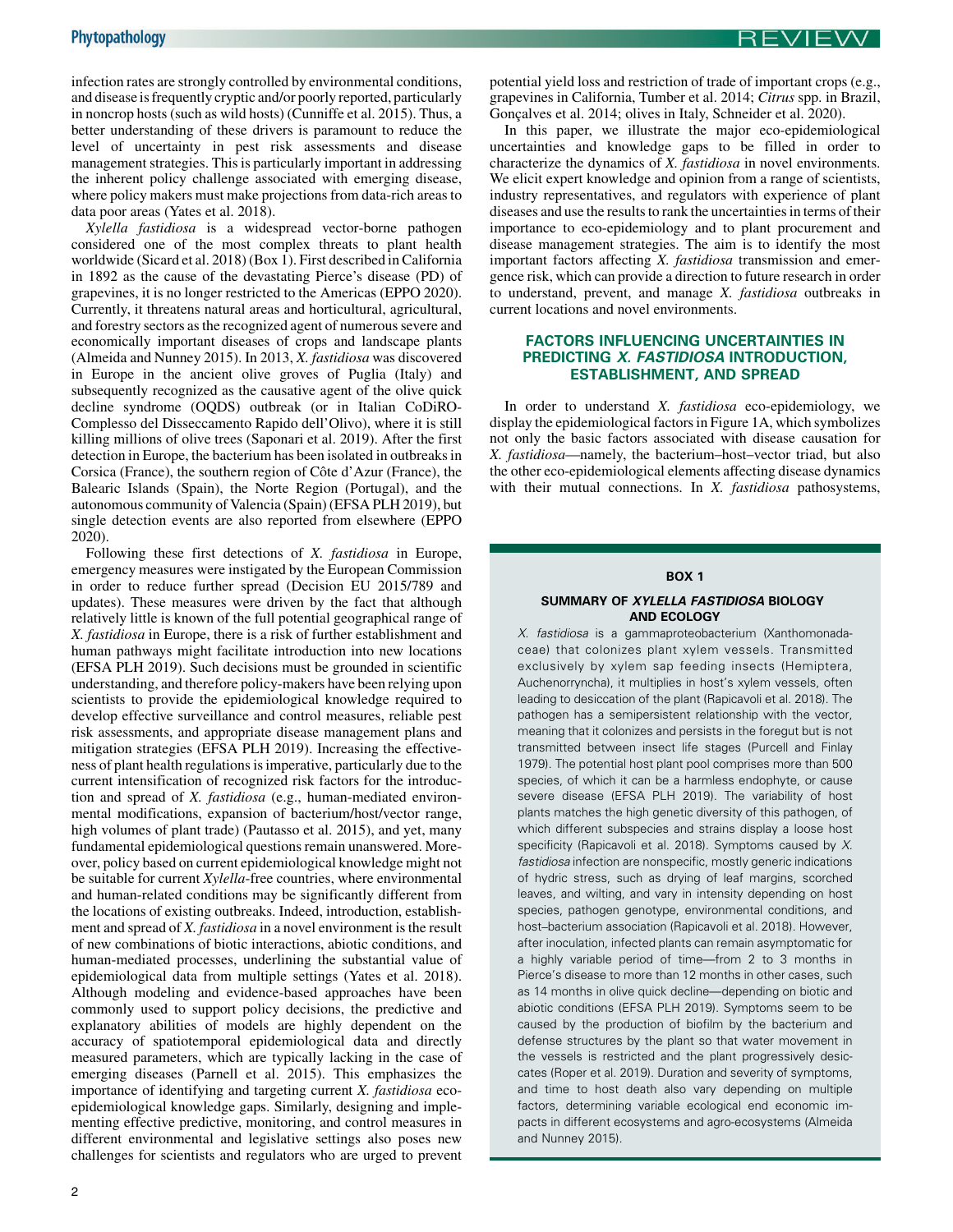<span id="page-2-0"></span>transmission is driven by bacterium\_host\_vector interactions with a significant, yet not fully understood, influence of abiotic conditions, landscape features, and human activities. Therefore, any attempt to shed light on epidemiological dynamics such as introduction routes, spread patterns, and disease management efficacy requires a deep insight into these elements. In the following subsections, we will discuss the eco-epidemiological factors and present a comprehensive review of the related uncertainties (also summarized in Supplementary Table S1), with the focus on how these affect prevention and control of potential outbreaks in novel locations. An example of the variability of the eco-epidemiological aspects is graphically illustrated in Figure 1B and C, which constitute a conceptual model of two hypothetical eco-epidemiological scenar-











ios characterized by different combinations of variables for each pathosystem level in Figure 1A. Figure 1B represents a fictional pathosystem where X. fastidiosa is occurring, while Figure 1C illustrates a novel environment where X. fastidiosa has not been introduced yet, and presents significant environmental differences compared with Figure 1B. The figure represents the complexity of translating eco-epidemiological knowledge from known outbreak locations to very different environments, where X. fastidiosa does not occur yet. The sheer amount of eco-epidemiological uncertainties have a remarkable impact on the accuracy of epidemiological predictions for disease prevention and control strategies, thus, this review aims to provide a tool to identify knowledge gaps that need to be filled in order to offer additional supporting evidence and context for decision makers.

Bacterium. X. fastidiosa shows high genetic variability, with three supported subspecies (fastidiosa, multiplex, and pauca) and two which are still debatable (morus and sandyi) [\(Potnis et al. 2019](#page-9-0); [Vanhove et al. 2019](#page-10-0)). Genetic analyses are progressively uncovering new nonrecombinant and recombinant strains, which differ in terms of infectivity, growth rate, within-host movement rate, and symptom severity. Bacterial populations undergo extensive homologous recombination, allowing adaptation to new hosts and ecological niches [\(Vanhove et al. 2019](#page-10-0)). Human-mediated movements of infected plant material have favored the long-range dispersal of X. fastidiosa and an increase in new recombination events ([Landa et al. 2019\)](#page-9-0). This means that disease risk in a specific area might be represented by the introduction of new genotypes combined with the recombination potential of sympatric genotypes independently introduced, as recently discovered in European outbreaks ([Potnis et al. 2019](#page-9-0)). Hence, it is difficult to predict the genotype likely to invade new locations, as this may depend not only on proximity and connection with affected areas, but also on introduction routes of potentially infected plants and new recombination events.

Some degree of host specialization has been demonstrated, as individual sequence types seem to be associated with a limited number of hosts, and this information can be used to predict susceptible host plants in new areas following an introduction ([Nunney et al. 2019\)](#page-9-0). However, recent experiments on nonrecombinant strains of subsp. multiplex showed a general lack of infection of nonhomologous hosts ([Nunney et al. 2019\)](#page-9-0). Therefore, in areas where the flora is thought not to have been previously

## FIGURE 1

←

A, Conceptual diagram of factors affecting Xylella fastidiosa epidemiology displayed by pathosystem level with related uncertainties and nexus to be considered in predicting its establishment and spread in a novel environment. Considering a theoretic X. fastidiosa pathosystem, each node corresponds to an epidemiological component involved in disease dynamics, while arches represent the interactions of the components with each other. Gray connections are directed downward (right), black connections are directed upward (left). B and C, Conceptual model of two hypothetical eco-epidemiological scenarios characterized by different combinations of variables for each pathosystem level in A. B represents a low-diversity susceptible crop system with a Mediterranean-like climate, a dominant vector species, and a control strategy based on infected plant removal, where the outbreak is caused by a single pathogen genotype (e.g., similar to outbreak of olive quick decline in Puglia, Italy). In contrast, C illustrates a completely novel environment where a potential X. fastidiosa introduction (different genotypes) has not occurred yet: mix of natural and agricultural land with unknown host susceptibility, numerous potential vector species, temperate climate, different human-related processes (e.g., plant trade network), and policy framework.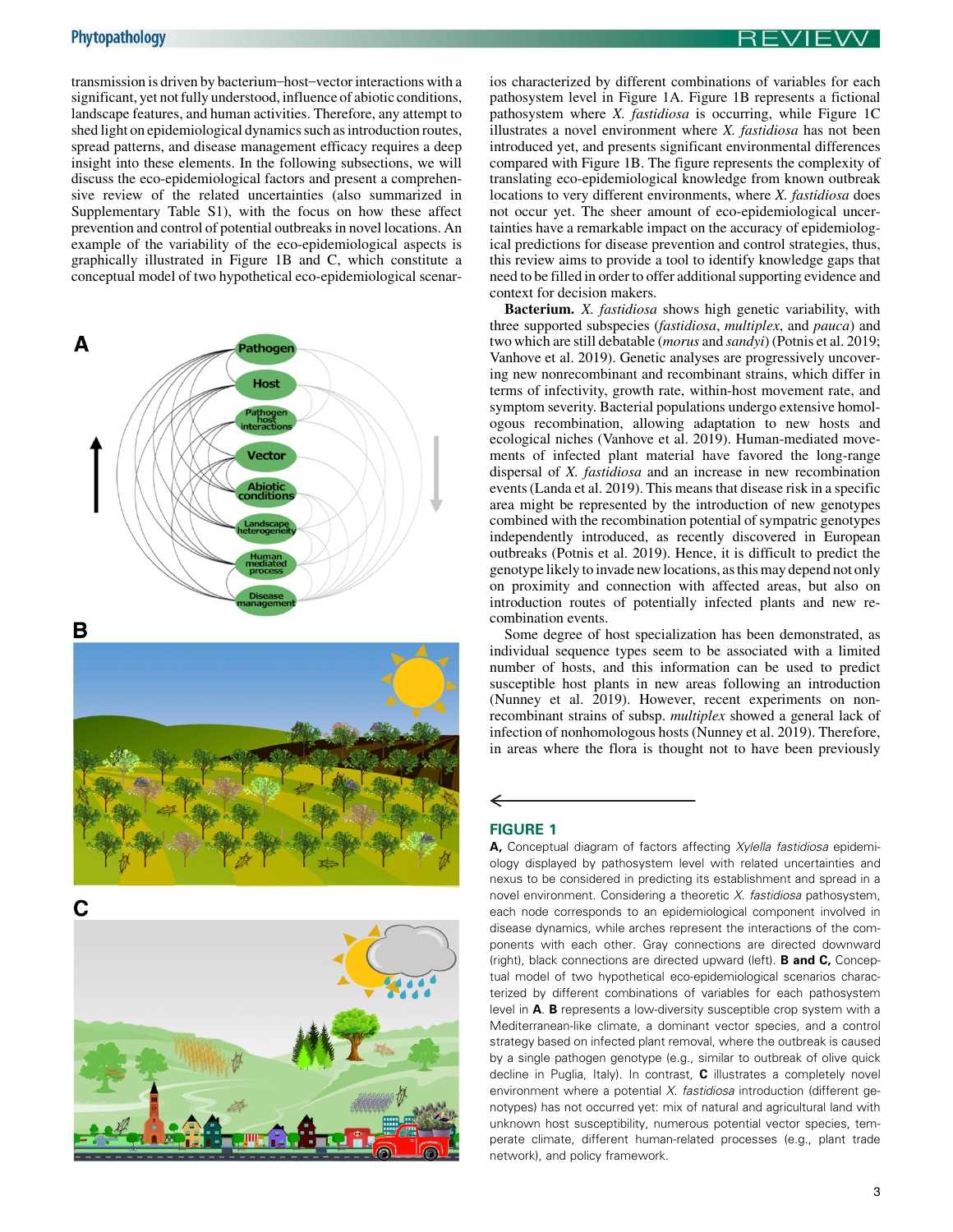exposed to X. fastidiosa, the potential host range remains unclear, as well as the potential emergence risk and the potential socioeconomic and ecological impacts (genotypic diversity seems to also affect pathogenicity and transmission rates) [\(Almeida and Nunney](#page-8-0) [2015\)](#page-8-0).

Evidence of bacterial genetic variability is represented by variability in host specificity, spatiotemporal dynamics, and environmental impact among the current European outbreaks ([Landa et al. 2019\)](#page-9-0). In Puglia (Italy), the pathogen introduction likely occurred via infected plants from Central America carrying a single X. fastidiosa genotype ([Saponari et al. 2019\)](#page-9-0). The resultant epidemic largely affected olive trees, although other hosts in the vicinity of olive groves were also found to be infected [\(Saponari](#page-9-0) [et al. 2019](#page-9-0)). In other cases, such as Corsica (France), multiple independent introduction events are the most likely scenario, with different genotypes affecting different hosts and habitats, with more subtle expression of symptoms and patchy distribution ([Landa et al.](#page-9-0) [2019\)](#page-9-0). This may have caused the infections to be undetected for longer than previously thought ([Soubeyrand et al. 2018](#page-9-0)). In areas where X. *fastidiosa* does not currently occur, it is therefore extremely difficult to predict which genotypes of the bacterium are most likely to invade. Commonly this has been based only on climatic suitability models ([Godefroid et al. 2019](#page-9-0)) and how these genotypes might adapt to the available hosts/habitats. In this regard, whole-genome studies are providing promising insights into ecological and epidemiological traits of X. fastidiosa, such as dispersal pathways or relationships among strains that are of biological and quarantine relevance, which might be useful in developing disease management strategies [\(Landa et al. 2019\)](#page-9-0).

Host plant. The potential host pool of *X. fastidiosa* is extremely broad, from herbaceous plants to trees, including valuable crops and ornamentals ([Delbianco et al. 2019](#page-8-0)). As its distribution expands, other susceptible species are progressively being discovered (e.g., adaptations to new hosts, plants not yet tested, etc.) ([EFSA PLH](#page-8-0) [2019\)](#page-8-0). In a new environment, identifying the potential host community, and more importantly the reservoir community, is challenging. Numerous X. fastidiosa strains do not spread evenly in the host, especially in asymptomatic hosts, so that these plants represent a particularly obscure reservoir pool ([Purcell and](#page-9-0) [Saunders 1999\)](#page-9-0). Hence, the identification of specific focal species for epidemiological investigations, or for targeted disease management strategies, can be challenging. As a result, it has been suggested that several plausible scenarios are considered when undertaking pest risk assessment and planning detection surveys ([EFSA 2019\)](#page-8-0). These might include all the recognized susceptible species ([EFSA PLH 2019\)](#page-8-0) widely occurring in the area of interest; all susceptible species where infection can have major economic impacts; hosts of known major outbreaks; or all host species preferred by the available vectors (if known). In addition, plant phylogenetic relatedness analyses might be an alternative approach to forecast potential hosts in a new location ([Parker et al. 2015\)](#page-9-0).

Even in known susceptible taxa, such as grapevines and olives, where the pathogen causes distinctive outbreaks, there can be significant variation in symptom expression and transmissibility between host species/cultivars [\(Sabella et al. 2019\)](#page-9-0). As a result, anticipating the course of an epidemic in a novel environment, with particular biotic and abiotic conditions, is fraught with uncertainties. In particular, host tolerance and resistance to infection may need to be considered. Whereas tolerance can be considered a reduction in the impacts of infection on the health of a host, resistance is associated with lower bacterial loads and lower proportions of colonized vessels ([Roper et al. 2019\)](#page-9-0). Further, pathogen establishment or disease severity depend also on other factors such as plant age [\(Roper et al. 2019](#page-9-0)).

Thus, in an environment where the flora has not previously been exposed to X. fastidiosa, the pool of potential hosts, their relative susceptibility to infection and disease, and the symptoms of disease, are unknown. This variability occurs among different genotypes of the same species (e.g., olive cultivars) as well as among different species in the same genus (e.g., *Prunus* spp.) [\(Rapicavoli et al.](#page-9-0) [2018\)](#page-9-0). For example, different olive cultivars show significantly different bacterial loads and other bacterium-associated responses that determine different symptoms expression and resistance of some cultivars ([Sabella et al. 2019\)](#page-9-0). In addition, the bacterium can be irregularly distributed in the host, making detection through sampling not always reliable [\(Purcell and Saunders 1999](#page-9-0)). Detection based on visual inspection for symptoms of disease is further complicated by the nonspecific nature of symptoms and a long and variable asymptomatic period (likely to be influenced by climatic conditions) [\(Rapicavoli et al. 2018](#page-9-0)). Host assemblages might not only vary in terms of spatial scale (and time scale if considering crop growth and planting rotation) but also in terms of host abundance and host density, which is information rarely available in noncrop settings. As a result, epidemiological predictions unsupported by empirical testing are unlikely to be accurate, especially considering the remarkably high number of potential combinations between hosts (>560) [\(EFSA PLH 2019\)](#page-8-0) and X. fastidiosa genotypes (>80, described by multilocus sequence typing) [\(Landa et al. 2019](#page-9-0); [Potnis et al. 2019;](#page-9-0) [Vanhove et al. 2019](#page-10-0)).

Nonetheless, predicting the risk posed by X. fastidiosa to specific areas may be essential to minimize potential economic losses due to an outbreak. Depending on the combination host\_pathogen strain-environment, among other factors such as agricultural practices, there is a great variability in the risk of yield loss ([Rapicavoli et al. 2018\)](#page-9-0). In California, estimated grape-growing industry losses due to PD are approximately \$104 million per year ([Tumber et al. 2014](#page-10-0)). In Europe, an analysis of the occurring genotypes, suggested that olive is the most sensitive crop to this pathogen (subsp. pauca), with very high estimated yield losses, especially concerning areas where the trees are older than 30 years, which represent the majority of the areas of olive production in EU ([EFSA PLH 2019\)](#page-8-0), whereas almond and Citrus spp. are considered to be at lower risk compared with olive (subsp. multiplex and fastidiosa) [\(EFSA PLH 2019](#page-8-0)), although outside Europe, in different environmental conditions, where cultivation practices, host, and pathogen genotypes are different, these crops are seriously affected by X. fastidiosa infection ([Coletta-Filho et al. 2020\)](#page-8-0).

In Italy, analyses of economic impact of OQDS forecasted losses between 1.9 to 5.2 billion Euros in the worst-case scenario, in which production ceases after orchards without replanting resistant cultivars, while the availability of resistant cultivars significantly reduced the estimated impact (0.6 to 1.6 billion Euros) ([Schneider](#page-9-0) [et al. 2020\)](#page-9-0). This analysis demonstrates the importance of strengthen the ongoing research on host and cultivar resistance, which constitutes a significant element of eco-epidemiological uncertainty. However, economic predictions are likely to be inaccurate when epidemiological knowledge is lacking. Estimation of key disease progression parameters may be crucial to achieve informed policy and adapt agricultural practices to reduce economic impact. However, these parameters, which vary for different hosts (and likely for different pathogen strain and environmental conditions), are not generally available, with few exceptions, e.g., olives in Puglia ([White et al. 2020\)](#page-10-0). Similar information, including the timescale of the different phases of the infection, concerning other pathosystems would greatly reduce the amount of eco-epidemiological uncertainty around X. fastidiosa.

Insect vector. Worldwide, all insect species feeding on xylemsap are potentially able to transmit X. fastidiosa. These belong to the superfamily Cercopoidea (froghoppers and spittlebugs), the superfamily Cicadoidea (cicadas), and the subfamily Cicadellidae Cicadellinae (sharpshooters): with approximately 100 species in Europe ([Cornara et al. 2019](#page-8-0)). In Europe, the most widespread potential vectors are native spittlebugs, in particular the meadow spittlebug Philaenus spumarius ([Saponari et al. 2019](#page-9-0)). Other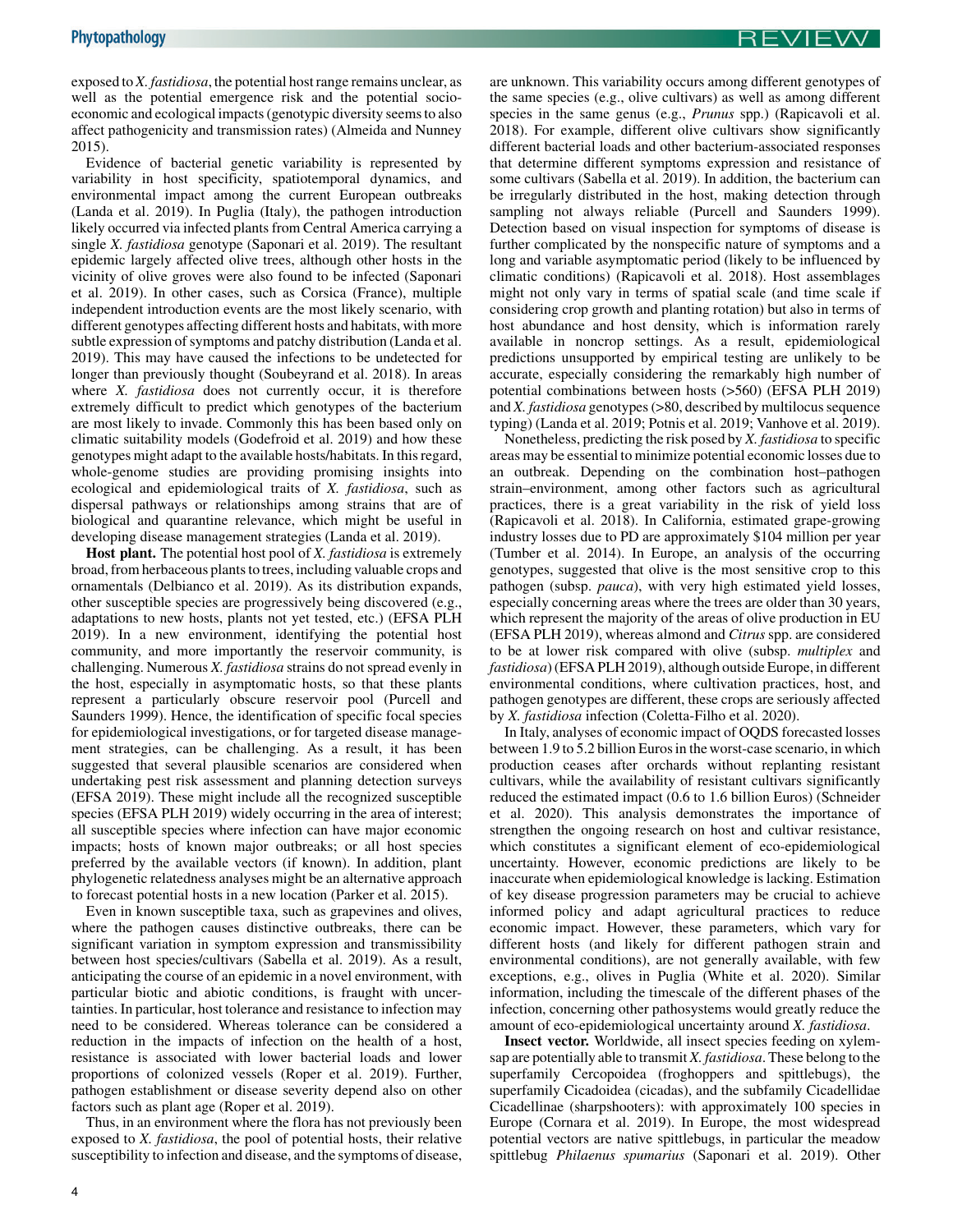species have been found not to be competent transmitters of the bacterium or are not considered epidemiologically relevant due to their biology and ecology ([Cavalieri et al. 2019;](#page-8-0) [Morente et al.](#page-9-0) [2018\)](#page-9-0), although more research is currently underway to evaluate the potential role of some of these taxa. Interestingly, cicadas and leafhoppers, which are also found in olive groves in Puglia, do not seem to be able to transmit X. fastidiosa in this setting [\(Cornara et al.](#page-8-0) [2020\)](#page-8-0). Conversely, in North and South America, froghoppers, cicadas, and sharpshooters (Cercopoidea, Cicadoidea, and Cicadellidae Cicadellinae) are considered the key vectors for the pathogen [\(Krugner et al. 2019](#page-9-0)). In particular, the invasive Homalodisca vitripennis (glassy-winged sharpshooter) is one of the most important vectors of PD in California, suggesting differences in terms of vector dynamics and vector control strategies between American and European pathosystems [\(Krugner](#page-9-0) [et al. 2019\)](#page-9-0).

X. fastidiosa is the first case of a pathogen transmitted by spittlebugs in Europe, with P. spumarius the main vector of the Italian OQDS outbreak [\(Bodino et al. 2019](#page-8-0)). These insects were not considered plant pests and were only studied for their striking elytral polymorphisms [\(Stewart 1996\)](#page-10-0); thus, relatively little was known of their biology and ecology at the time of first detection of X. fastidiosa in the continent. Transmission studies with P. spumarius have only been carried out in the South of Italy after the OQDS outbreak, whereas more information is available for H. vitripennis due to its long association with the epidemics of PD in North America. Two more spittlebugs, P. italosignus and Neophilaenus campestris, have been demonstrated to be competent vectors of the strain ST53 associated with OQDS, but in southern Puglia olive groves, these have a lower abundance, a lower affinity to olive trees, and lower transmission efficiency compared with P. spumarius, which remains the major OQDS vector [\(Cavalieri](#page-8-0) [et al. 2019\)](#page-8-0). Nevertheless, in other ecosystems, these species may be more abundant than *P. spumarius*, as demonstrated by [Panzavolta](#page-9-0) [et al. \(2019\),](#page-9-0) in which P. italosignus was found to be more abundant than P. spumarius in olive groves in Tuscany. This suggests that other xylem-sap feeder insects might have a transmission role in different pathosystems and in other environments than olive groves (which have been studied in less detail). Indeed, P. spumarius has been found to infect only in Italy and Corsica (France), confirming that additional xylem-feeding insects may play a role in transmitting the bacterium elsewhere [\(Cornara et al. 2019](#page-8-0)).

With the exception of P. spumarius in Puglia, data are scarce regarding distribution, abundance, phenology, seasonality, host preference, and dispersal capabilities of potential vectors (but see [Bodino et al. 2019](#page-8-0)). In Italy, field experiments showed that P. spumarius nymphs preferred herbaceous plants, while adults shifted to woody hosts, in particular olive trees or *Quercus* species, at the beginning of the summer probably because of the dryness of the herbaceous cover, before returning to herbaceous plants at the end of summer ([Bodino et al. 2019](#page-8-0)). However, it is unclear whether this is an innate pattern, or whether it might not be observed where the herbaceous plants do not dry out, such as in colder/wetter climates or in case of different vegetation assemblages. Host preference mediates host-vector interactions and vector seasonal dynamics, and knowledge of this can therefore be useful when designing vector control strategies or when predicting the course of epidemics in different climatic scenarios ([Gruber and Daugherty](#page-9-0) [2013\)](#page-9-0). Vector behavior in different environmental conditions is difficult to predict, as demonstrated by the complex behavioral response triggered by warmer temperatures in the case of Graphocephala atropunctata transmitting X. fastidiosa to grapevines. The interaction between climate and vector behavior, which affects disease dynamics such as onset of host infectiousness and onset of symptoms, is likely to depend on the pathosystem ([Daugherty et al.](#page-8-0) [2017\)](#page-8-0). For instance, in northern Italian olive groves, adult meadow spittlebugs persist in the olive canopy until October (while in Puglia these disappear after July) and occur on a wider range of alternative hosts compared with southern areas [\(Bodino et al. 2019](#page-8-0)). Whether this represents the impact of biotic or abiotic conditions will be an interesting area of investigation, as less suitable abiotic conditions for the vector may result in a higher host diversity and longer adult persistence.

Little is known about vector dispersal, which will influence how far an infectious vector can spread the pathogen. Meadow spittlebug dispersal is characterized by short-distance flights, traveling an average of 30 m in a single flight, and up to 100 m within 24 h ([Cornara et al. 2019](#page-8-0)). Passive wind-mediated movements and "hitchhiking" on vehicles have also been reported as mechanisms of long-distance dispersal for this species, although this has yet to be quantified ([Cornara et al. 2019\)](#page-8-0). In California, Homalodisca species (sharpshooters) were found to travel 30 to 150 m in 72 h, depending on the wind speed and the landscape configuration (including host plants, structural complexity of hosts, host matrix, and topography) ([Krugner et al. 2019\)](#page-9-0). However, these measures are extremely difficult to translate into an accurate and realistic estimate of movement distances, which may help to infer disease spread. In addition, these studies are restricted in terms of species, habitat, and abiotic conditions, so the extrapolation of these results to different areas may be problematic. Thus, field studies and experiments are required in order to accurately estimate vector dispersal capabilities in different conditions.

Spread of insect-transmitted plant pathogens has been assumed to be mainly a function of vector abundance, nonetheless vector phenology is one of the less known aspects of vector–plant pathogen systems [\(Sisterson and Stenger 2016](#page-9-0)), and the areas at risk of X. fastidiosa introduction are no exception. Further, variability has been found among the relative importance of vector numbers and feeding periods with regards to X. fastidiosa transmission, with lower competence potentially being offset by higher abundance, polyphagy, mobility, or lack of biological control organisms ([Daugherty and Almeida 2009\)](#page-8-0). Experimental and empirical data collected in several pathosystems will shed light on the different components of vector transmission affecting X. fastidiosa infection. Indeed, the likelihood of transmission is the result of vector phenology, representing host-vector contact rate, vector dispersal, distance covered by a potentially infectious individual, vector competence, and efficiency in acquiring and transmitting the pathogen, which varies with bacterial genotype-host-vector species combinations [\(Gruber and Daugherty 2013\)](#page-9-0).

Abiotic conditions. Temperature is a major determinant of transmission in vector-borne diseases as both the infectious agent and the vectors may be temperature-sensitive [\(Kamiya et al. 2019](#page-9-0)). Similarly, abiotic conditions seem to have a major impact on X. fastidiosa [\(Feil and Purcell 2001\)](#page-9-0). Climate affects bacterium survival and growth rate, as well as host-vector distribution and abundance [\(Daugherty et al. 2017\)](#page-8-0). Abiotic conditions are tightly linked to multiple epidemiological factors [\(Fig. 1\)](#page-2-0), and transmission is driven by the interactions among these, which have rarely been evaluated when assessing X. *fastidiosa* risk in novel environments. Additionally, in the context of climate change, abiotic conditions can vary in unpredictable ways [\(Tre](#page-10-0)[bicki et al. 2017](#page-10-0)), representing a significant source of uncertainty to take into account when considering epidemiological dynamics in novel locations for present and future scenarios. Nonetheless, the effect of temperature or other abiotic factors on X. fastidiosa pathosystems are largely unexplored, especially in climatic conditions and bacterial genotype-host-vector combinations dissimilar from known outbreaks.

Modeling studies indicated that, in the United States, areas with milder winter temperatures were at higher risk of emergence of X. fastidiosa-related diseases because they are more favorable to the survival of the bacterium and the vector [\(Cornara et al. 2019;](#page-8-0) [Feil](#page-9-0) [and Purcell 2001](#page-9-0)). Whereas in Europe, species distribution models,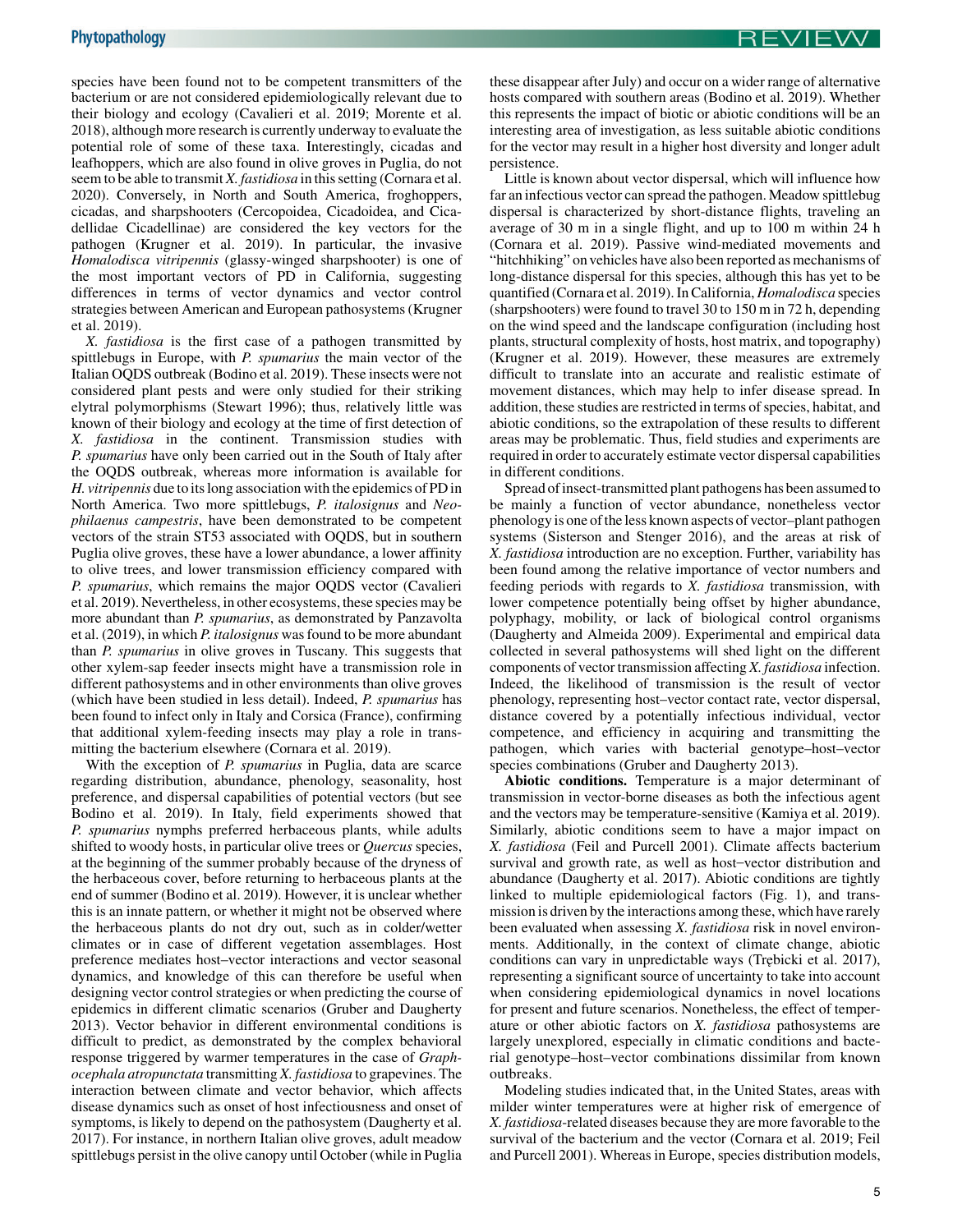which currently represent the main available method of estimating the potential distribution of X. fastidiosa, found that several climatic variables are likely to affect the distribution of X. fastidiosa (e.g., average summer temperature, seasonality of precipitation), and predict that all coastal areas of the Mediterranean, the Atlantic coast of France, Portugal, and Spain, and other lowland areas are suitable for establishment of the bacterium ([EFSA PLH 2019](#page-8-0); [Godefroid](#page-9-0) [et al. 2019](#page-9-0)). However, this approach is biased toward actual occurrences (or areas with similar features) and does not take into account bacterial genotype variability, bacterial and vector host preference, bacterial nonequilibrium distribution, or any other variables driving the potential environmental range expansion of X. fastidiosa. For example, variation in the effects of temperature and culture media on bacterial growth and biofilm formation was identified between different  $\overline{X}$ . fastidiosa genotypes in vitro experiments (J. A. Navas-Cortés, personal communication). Hence, the suitable range of expansion of the pathogen remains uncertain until further empirical data are available. Currently, the evidence suggest that higher temperatures favor greater vector feeding rates and vector survival ([Cornara et al. 2019\)](#page-8-0), higher X. fastidiosa growth rate [\(Feil and Purcell 2001](#page-9-0)), higher transmission efficiency and shorter latency period in hosts ([Daugherty et al. 2017](#page-8-0)), and greater infectivity in plants ([Lieth et al. 2011](#page-9-0)).

In areas with lower temperatures, such as oceanic/continental climates, there is little or no empirical knowledge about how (and if) the bacterium may spread, although there are records as far north as southeastern Canada. There, X. fastidiosa subsp. multiplex has been observed to cause leaf scorch in shade trees and shrubs (e.g., Ulmus, Acer, and Quercus). In those cases, colder temperatures have been hypothesized to reduce the rates of spread and symptom development [\(Gould and Lashomb 2005\)](#page-9-0). Cold curing experiments (in which low temperatures have resulted in recovery from infection) have demonstrated that below a temperature threshold the withinhost growth rate of the bacterium may become negative, or at least does not systemically spread. However, this threshold is dependent upon multiple factors such as pathogen genotype, host species/ cultivar, experimental conditions, and length of exposure to suboptimal temperatures [\(Lieth et al. 2011](#page-9-0); [Rath](#page-9-0)é [et al. 2012](#page-9-0)). As a result, extrapolating any given temperature threshold to other pathosystems is likely to be fraught with uncertainty.

Epidemiological data in Mediterranean and subtropical climates are more readily available, as the outbreaks of PD in Californian grapevine, citrus variegated chlorosis in Brazilian citrus, and OQDS in Puglian olive boosted research in these areas. Climatic conditions in these areas are characterized by high summer and winter temperatures and high seasonality in precipitation (resulting in periods of hydric stress in plants). Yet, the effect of temperature or dryness on transmission has not been systematically analyzed and available empirical or modeling studies exhibit a variety of outcomes. [Daugherty et al. \(2017\)](#page-8-0) experimentally demonstrated that at higher temperatures sharpshooter vectors preferred to feed on healthy hosts because of the exacerbated symptom expression, reducing X. fastidiosa spread. Nevertheless, there are pathosystems where vectors are attracted to infected hosts, and earlier symptom onset might therefore favor greater disease incidence [\(Eigenbrode](#page-9-0) [et al. 2017\)](#page-9-0). Better understanding of the interplay among climate and other epidemiological factors and a more systematic approach to test the effect of abiotic conditions on transmission dynamics are needed to comprehend and predict specific responses in a given pathosystem.

Landscape heterogeneity. Landscape heterogeneity (in terms of landscape scale, configuration, and type of vegetation assemblages) has been observed to influence spread for a variety of plant pathogens (Papaïx et al. 2015). In the case of  $X$ . *fastidiosa*, these factors will therefore affect the epidemiological framework used to predict transmission dynamics. For example, different epidemiological behaviors may depend on diversity, density, and spatial arrangement of host plants in the landscape [\(Caraco et al. 2001](#page-8-0)). Landscape composition affects X. fastidiosa inoculum pressure as well as spatiotemporal spread dynamics by influencing vector behavior [\(Santoiemma et al. 2019\)](#page-9-0). In novel environments, the interactions between landscape heterogeneity and the bacter-ium-host-vector triad [\(Fig. 1](#page-2-0)) are likely to influence epidemiological processes, as occurs in other pathosystems (Papaïx et al. 2015). Assuming different degrees of plant susceptibility, it can be hypothesized that the response of X. fastidiosa to a highly diverse landscape (such as the natural environment as opposed to a monoculture) might be to limit adaptation to any given host, so that selection pressure is in favor of a more diverse and less pathogenic bacterial population [\(Sicard et al. 2018\)](#page-9-0). Furthermore, the vector, which is generally polyphagous, would feed on a wider variety of host plants, thereby decreasing the probability of encountering the most susceptible host and thus spreading the most pathogenic genotype ([Ostfeld and Keesing 2012\)](#page-9-0). Conversely, in crop systems, with a high dominance of phylogenetically related hosts, X. fastidiosa might quickly adapt to easily spread between hosts (or the bacterial strain introduced may be already highly specialized for that host) and express higher virulence [\(Sicard et al. 2018\)](#page-9-0). The phenomenon that less or noncompetent host-species dilute transmission potential, providing alternative routes for the pathogen/ vector, has often been observed, especially in vector-borne diseases ([Ostfeld and Keesing 2012](#page-9-0)). However, due to the variability of X. fastidiosa pathosystems, the generality of the dilution effect cannot be assumed in absence of further experimental data on transmission dynamics in a wider range of hosts/landscapes. Indeed, in some areas, a high diversity of susceptible but symptomless plants were found to be a source of constant X. fastidiosa inoculum (a "hidden reservoir" of infection) ([Soubeyrand et al. 2018](#page-9-0)).

In terms of landscape scale, epidemiological dynamics might be considered over a large area (e.g., national scale pest risk assessments) or with a focus on specific areas with high density of host species, such as highly susceptible or high valuable crops (e.g., preparedness measures specific to the horticultural sector). In both cases, it would be complex to predict and characterize X. fastidiosa transmission potential of host plants in a location where data are not available. Even for the second approach, it will be challenging to estimate the susceptibility of a crop in a new location, as the susceptibility of a single crop has been found to vary in different locations due to climatic conditions, cultivation practices, spatial configuration, surrounding matrix, and host-bacterium association ([Lopes et al. 2010\)](#page-9-0). The spatial configuration of the plants, distance between plants, and shape of the patch, directly and indirectly affects X. fastidiosa vector dispersal capabilities ([Krugner et al. 2019](#page-9-0)). In central Italy, the land use type surrounding olive groves has been found to affect P. spumarius abundance and dispersal patterns (with vineyards negatively correlated to spittlebug abundance in olive groves), affecting the risk of X. fastidiosa transmission ([Santoiemma et al. 2019](#page-9-0)). In Puglia, olive grove distribution and tree density were found to influence X. *fastidiosa* dynamics at a landscape level ([White et al. 2017\)](#page-10-0). However, no correlation was found between land-use and X. fastidiosa occurrence in Corsica, most likely because of the capability of proliferation on a great variety of plants widely distributed in several land-cover classes ([Martinetti and Soubeyrand 2019](#page-9-0)). However, generally the information regarding host species distribution/abundance at landscape scale, host spatial configuration, and distribution of vegetation assemblages are not available.

Human influences on dispersal, infection, and management. Since biosecurity threats have been strongly linked to the expansion of human activities such as trade and tourism, understanding human-mediated processes in the various stages of disease transmission, surveillance, monitoring, and control of plant pathogens to predict and prevent disease spread is essential to reduce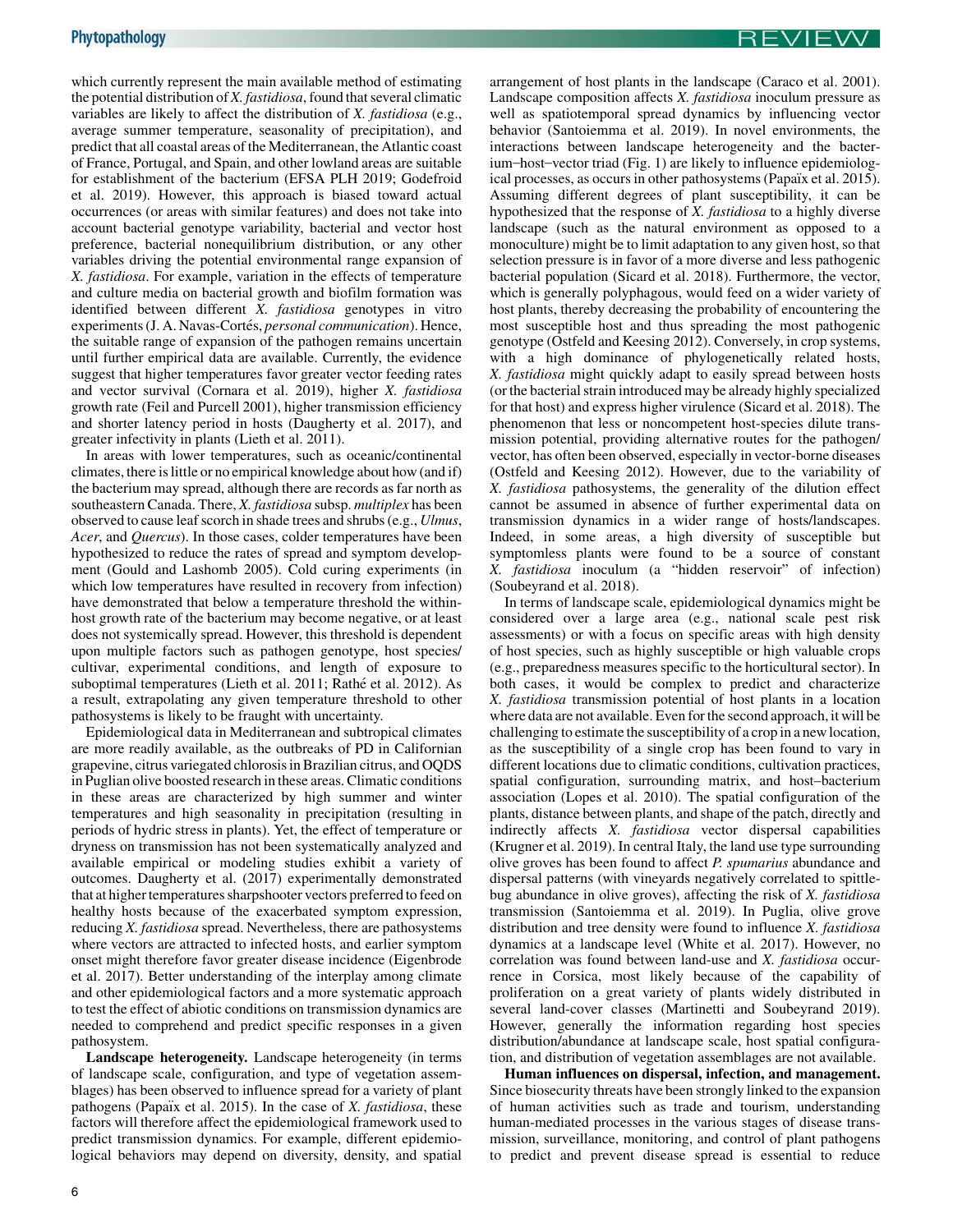epidemiological uncertainties ([Marzano et al. 2017](#page-9-0)). Human actions affect the type and numbers of plant pathogens and pests being dispersed, as well as the potential dispersal distances, which therefore influence the risk of spread (human-mediated transmission). However, they also influence the ability to counteract disease through movement restrictions, surveillance, and control efforts. These "human management actions" require behavioral change, which can be achieved using a variety of approaches, including policy, economics, and engagement [\(Marzano et al.](#page-9-0) [2017\)](#page-9-0). Human activities also influence host distribution and landscape configuration, which can subsequently influence vector introduction and spread [\(Fig. 1\)](#page-2-0) [\(Potter and Urquhart 2017](#page-9-0)). Hence, the consideration of human mediated processes in ecoepidemiological research includes how humans influence transmission directly or indirectly via the movement and placement of host plants (such as procurement practices), but also includes human knowledge of potential plant diseases and responses to the pathogen through regulatory and management systems established to constrain spread following discovery of the pathogen ([Laxminarayan et al. 2014](#page-9-0)). Public acceptability of control measures put into place following discovery of X. fastidiosa will also be key to successful management, as was demonstrated during the OQDS outbreak in Puglia, where lack of early scientific communication and stakeholder engagement exacerbated pathogen transmission [\(Colella et al. 2019\)](#page-8-0).

The plant trade network has been identified as a key pathway for the introduction of plant pests and pathogens into nonendemic countries, and has also been shown to strongly influence transmission patterns following entry [\(Pautasso et al. 2015](#page-9-0)). Nevertheless, the structures of national and international plant trade networks and the flows within these are still insufficiently documented. Detailed data (e.g., host species level) on plant trade are scarce for a variety of reasons (e.g., the sheer volume of data, unwillingness of trading companies to disclose information, difficulties collecting human behavioral data, existence of illegal behaviors that generate markets) [\(Marzano et al. 2017](#page-9-0)). Yet, research on Phytophthora demonstrated a significant increase in transmission potential when commercial movement of plants was considered [\(Harwood et al.](#page-9-0) [2009\)](#page-9-0). This is highly likely to occur in the case of X. fastidiosa, the main outbreaks of which arose in human-modified pathosystems and where the main hosts are heavily traded as crops or ornamentals, for which trading routes and detailed distribution are poorly understood ([Almeida and Nunney 2015\)](#page-8-0). Although estimating the movements of crops and ornamental plants would require much more investigation effort into human activities, it would also be beneficial to better characterize long-distance dispersal routes, introduction pathways, and the landscape distribution of susceptible hosts.

Stakeholders' actions are dependent on various factors that are particularly difficult to predict and investigate such as values and motivations, risk perceptions, ability, and willingness to act and exist within a landscape of regulatory and economic considerations and education and awareness programs ([Marzano et al. 2017\)](#page-9-0). For example, scientists have advocated for greater trade restrictions ([Hantula et al. 2014\)](#page-9-0) and EU legislation has restricted the trade of X. fastidiosa hosts from known affected areas. However, global trade rules, largely determined by the World Trade Organization (WTO), strongly favor free trade, as its main concern is safeguarding economies rather than plant health. As a result, any trade restrictions must be justified by evidence-based pest risk assessments (WTO Sanitary and Phytosanitary Agreement) or penalties are imposed. Due to the considerable epidemiological uncertainties early in a new epidemic (as may happen in the case of new diseases caused by X. fastidiosa), risks may not be accurately characterized, and there may be delays in the implementation of effective trade restrictions [\(Marzano et al. 2017\)](#page-9-0). For situations with high epidemiological uncertainties, different pest risk assessments may lead to different conclusions. This might affect the selection of preventive measures, which can cause disruption of trade, generating international disputes and stakeholders' discontent, as occurred when the EU banned citrus imports from South Africa due to the risk of spread of citrus black spot disease [\(Laurenza and](#page-9-0) [Montanari 2014\)](#page-9-0). Stakeholder responses to disease management strategies therefore pose another source of uncertainty, and yet have a great influence on the progression of a potential outbreak ([Marzano et al. 2017; Saponari et al. 2019\)](#page-9-0).

In X. fastidiosa pathosystems, a key complexity for the implementation of disease management is represented by host distribution in heavily human modified environments, such as isolated and discontinuous host distribution in private gardens, or orchards with a high host density. Analogous conditions have been recognized in citrus Huanglongbing outbreaks [\(Gottwald 2010](#page-9-0)). In these cases, stakeholder compliance may represent a limiting factor to successful disease control, and therefore human response highly affects the intensity and distribution of risk. Human behavior is difficult to characterize and predict, and thus represents a great source of epidemiological uncertainty. For example, roguing (i.e., plant removal), which is a common approach to disease management, may be difficult to apply to in the case of X. *fastidiosa* due to the sensitive nature of removing asymptomatically infected host plants from private land, as the implications may be political and economic, as well as ecological [\(Marzano et al. 2017](#page-9-0)). Nonetheless, in other pathosystems, such as Huanglongbing and plant mosaic disease, collaboration between growers applying roguing and vector control seemed to be essential in controlling the infection at landscape scale while preventing yield loss ([Craig et al.](#page-8-0) [2018;](#page-8-0) [Rakshit et al. 2019](#page-9-0)). Successful disease management strategies necessarily include a high degree of stakeholder engagement, in particular, recent research on Huanglongbing in Florida, showed that informing stakeholders about the effectiveness of control methods was of much greater importance than increasing disease risk perceptions [\(Milne et al. 2020](#page-9-0)).

Thus, including information on human-related factors in ecoepidemiological research will give further insights on potential pathogen entry pathways and on the human pathways to target for surveillance and control purposes, as well as on how to preserve livelihoods and food security [\(Milne et al. 2020](#page-9-0); [Parnell et al.](#page-9-0) [2015](#page-9-0)). Such insights are critical to ensure cost-effective disease management strategies and stakeholder awareness and compliance. In addition, stakeholder engagement provides key support to scientific research, such as disease reporting, the lack of which pose a major constraint to any surveillance protocol ([White et al.](#page-10-0) [2018](#page-10-0)).

## PRIORITIZATION OF ECO-EPIDEMIOLOGICAL UNCERTAINTIES: SURVEY

The uncertainties highlighted in the sections above are also listed and summarized in Supplementary Table S1, where we also point out the potential sources of data that could help to fill the knowledge gaps. To help prioritize these uncertainties, we asked an interdisciplinary group of experts in different fields of plant pathology, ecology and plant health to rank each uncertainty in terms of their perceived importance for the development of accurate pest risk assessments, and to identify which were most challenging. The survey was conducted following the Code of Ethics of the Social and Economic Research Group (SERG) at Forest Research, Roslin, U.K. It included 28 academics from universities (9) and research institutes (17), mainly based in the United Kingdom (15), but also in Italy (6), France (2), Spain (1), The Netherlands (1), and the United States (1), with two respondents preferring not to disclose their affiliation and country. Their disciplinary context ranged from epidemiological and ecological modeling to crop genetics, plant pathology, plant disease epidemiology, entomology,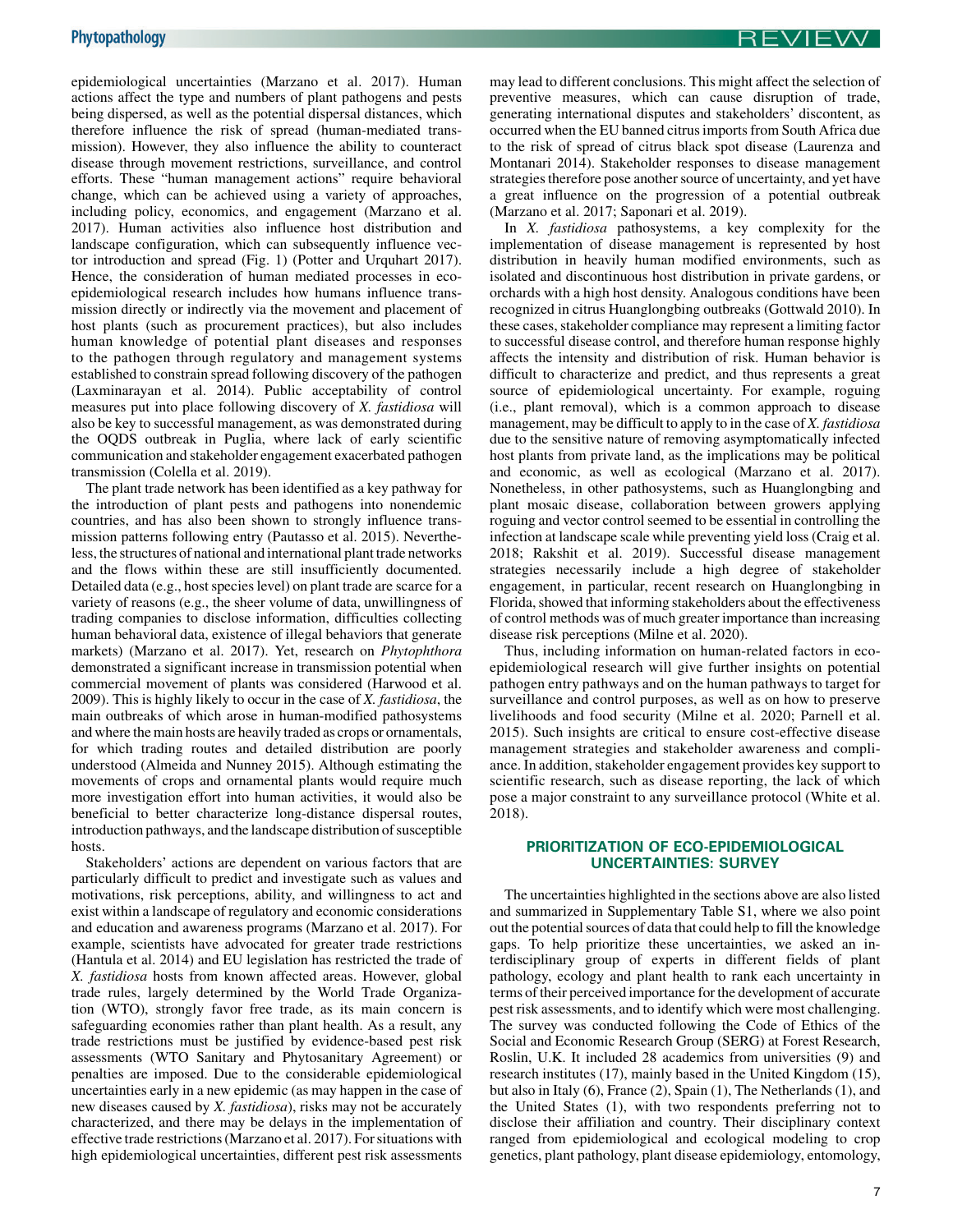social science, and microbiology. In particular, according to the description they provided of their field of research, eight were modelers involved in X. fastidiosa projects, seven specialized in different aspects of molecular phytopathology and microbiology, five were entomologists with expertise in the insect vectors of X. fastidiosa, five were plant epidemiologists, two were ecologists, and one was a social scientist who specializes in stakeholder engagement in the field of plant health. These experts were presented with the list of data types in Supplementary Table S1 and were asked to rank the data types in terms of both "urgency" and "difficulty" to prioritize them for each pathosystem level and to propose an overall ranking for the most urgent and the most difficult data to collect. The experts' answers were then analyzed by averaging their ranking value assigned and arranging the data according to the new ranking values.

There was no evidence of an effect of the academic discipline of the expert on the ranking proposed, as assessed by the Kruskal-Wallis H test. Considering each pathosystem level separately, the priorities identified were (in order from most to least important): bacterial genotype\_host specialization, host distribution, temperature-dependent infection rates, vector distribution, climatic suitability for the bacterium, effect of susceptible host diversity on transmission rates, and impact of plant trade network (Supplementary Table S1 provides full ranking). However, the results from the overall ranking showed that, across all levels, the most urgent knowledge gaps to be filled were: host distribution (identification of susceptible host(s) at different taxonomic levels across different spatial scales); vector dispersal (distance traveled by vector species locally and nonlocally); temperature-dependent infection rates in different host-bacterium genotype combinations; vector abundance (local density of vectors in different habitats, which represent host-vector contact rate); bacterial genotype-host specialization; and vector distribution (presence of vector species at different spatial scales). Interestingly, these results are in alignment with epidemiological studies investigating the impact of different epidemiological components on X. fastidiosa transmission dynamics. For example, [Kyrkou et al. \(2018\)](#page-9-0), using a mechanistic modeling approach, performed a sensitivity analysis of all parameters to find the ones most affecting PD transmission in Southern California. They found that host\_vector contact rate, host and vector density, and asymptomatic lag (also considered temperature-dependent) most affected transmission.

The epidemiological aspects for which comprehensive understanding was considered most difficult to achieve, were identified as follows: duration of transmission lag for different combinations of host\_bacterial genotypes; duration of asymptomatic lag for different combinations of host\_bacterial genotypes; seasonality in symptom onset in different abiotic conditions for different combinations of host\_bacterial genotypes; recombination potential of different bacterial strains (significance of recombination in the (co)evolutionary, host-adaptation, and epidemiological context); effect of temperature on infection rates in different host-bacterial genotype combinations; and vector dispersal distance (natural and human-mediated routes). It is notable that these are mostly related to the host\_pathogen interaction, demonstrating relative lack of information in this field. Although research on this is currently undergoing, the combination of bacterial genetic variability in conjunction with the great number of host species in different climatic conditions leads to a very large number of potential combinations, making it very challenging to estimate these crucial epidemiological features in most cases. The effect of temperature on infection rates and the distance of vector dispersal occurred in both top-five lists, emphasizing the importance of exploring X. fastidiosa transmission dynamics in climatic conditions other than the current outbreak locations, and on identifying the processes underlying the natural and human-mediated movement of vector species in these different environments. Although vector movement is often not explicitly understood due to the lack of data, several modeling studies have shown that vector dispersal patterns can have very significant effects on X. fastidiosa spread ([Strona et al. 2020; White et al. 2017](#page-10-0)).

Considering the average rank at pathosystem level, data relative to the vectors were considered the most urgent, although there was high variability in responses among experts and data types (Supplementary Fig. S1 and Supplementary Table S1). This variability occurred also for host data (second most urgent pathosystem level). Yet, the range of ranks assigned to these two data types included mostly higher values than other pathosystem levels, with the exception of pathogen\_host interactions (which displayed the lowest ranking variability) and pathogen in third and fourth place, respectively (Supplementary Table S1 and Supplementary Fig. S1). Interestingly, the experts agreed that abiotic conditions and landscape heterogeneity were the least important data to collect in new environments to improve pest risk assessments (Supplementary Fig. S1). Nonetheless, the data types ranking higher in the most urgent pathosystem levels were highly connected to and dependent upon climate and landscape variability (e.g., temperature-dependent infection rate, host distribution, and vector dispersal). By contrast, the levels considered most difficult to explore were pathogen-host interactions, pathogen, and host, reflecting the high level of uncertainty discussed in the previous sections. Surprisingly, vectors and abiotic factors were judged the most straightforward to investigate (Supplementary Table S1). Pathogen, host, pathogen-host interactions, and vector levels showed great divergence between urgency and difficulty rank, appearing to be remarkably more urgent (Supplementary Fig. S1b), whereas abiotic conditions and landscape were recognized to be largely more challenging than urgent to investigate (Supplementary Fig. S1b).

#### FINAL CONSIDERATIONS

Diseases caused by X. *fastidiosa* are of great concern in both endemic and unaffected areas, especially considering the major economic impact this pathogen had and still has in endemic and emerging contexts ([Schneider et al. 2020;](#page-9-0) [Tumber et al. 2014](#page-10-0)). Prevention and control of these diseases requires a good understanding of how X. *fastidiosa* spreads in different environments and regions. However, the variety of bacterial strains, potential vectors, and potential hosts makes this difficult to characterize in all settings. These complexities are further accentuated when we consider how epidemiological characteristics are impacted by different ecological, social, and economic considerations. Given the sheer scale of potential data needs and the difficulties inherent in obtaining these, careful consideration needs to be given to which data are most desirable if we are to develop clear and robust evidence-based control strategies, especially in areas currently though to be free from the pathogen. We consider this issue by first highlighting a number of different factors of significance to the ecoepidemiology of X. fastidiosa, and demonstrate the interconnections between these with particular focus on how this knowledge can be applied in novel environments [\(Fig. 1\)](#page-2-0). Although the ecoepidemiological complexity and harmful impact on valuable crops make X. fastidiosa an emblematic case, these kinds of issues are common for many other emerging and reemerging phytopathogens. Confronting epidemiological uncertainties through focused data collection will allow us to improve our ability to accurately estimate disease risk and implement effective prevention and control strategies while also improving engagement with stakeholders.

Considering the eco-epidemiological uncertainties highlighted here, it may not be possible to design management strategies for areas at risk which are as accurate as the guidelines recommended by agencies such as EFSA (European Food Safety Authority), EPPO (European and Mediterranean Plant Protection Organization),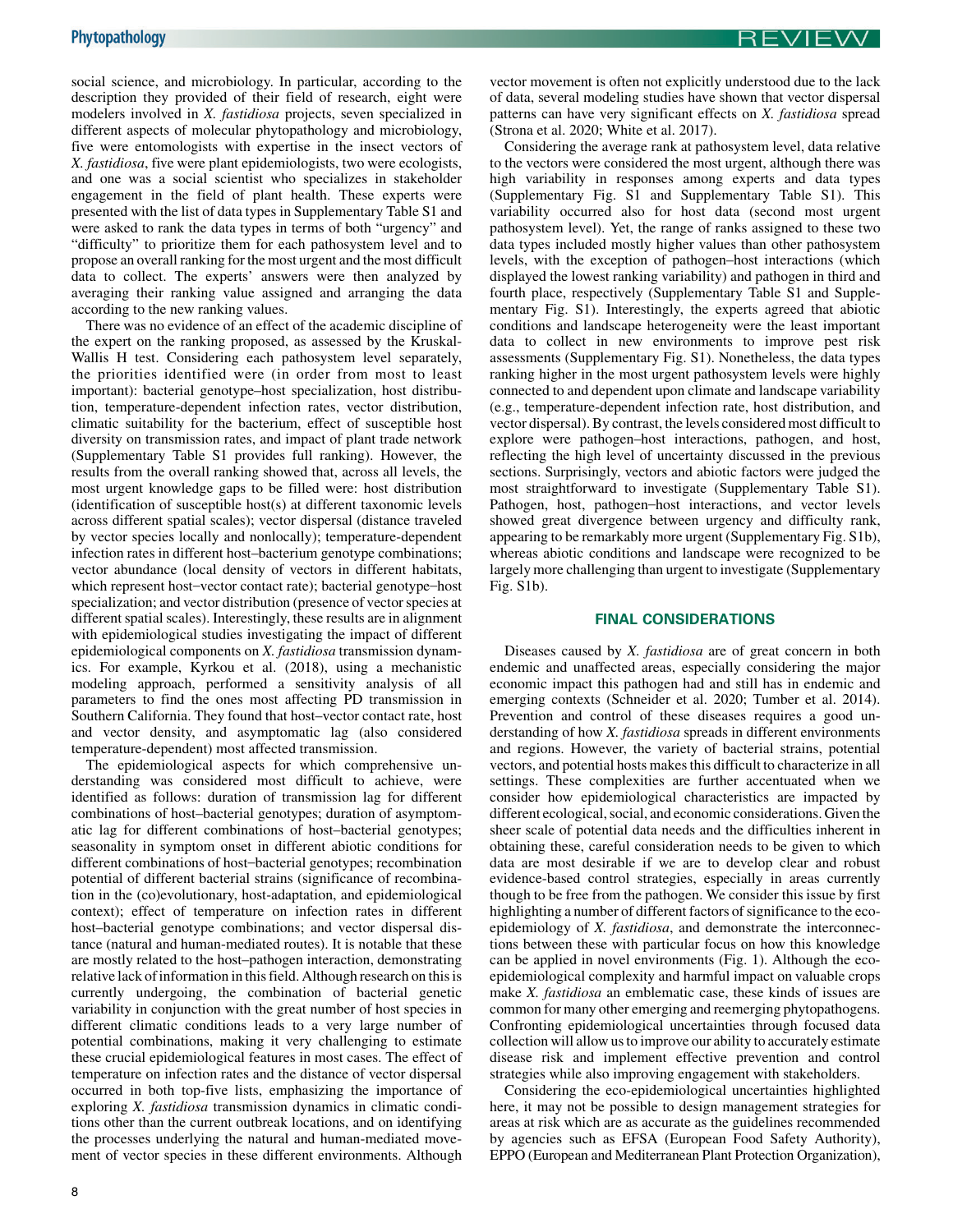<span id="page-8-0"></span>or NAPPO (North American Plant Protection Organization), which advise the identification of local host populations, epidemiological units, and take into account relevant epidemiological factors. In novel environments, where no information on local host susceptibility is available, plant species known to be potentially susceptible to multiple bacterial subspecies might be prioritized (EFSA 2019). In data-poor environments, abiotic conditions in the area of interest might be considered to set the main study objectives; in areas with oceanic/continental climates, the focus may be on prevention or early detection of new incursions, with a focus on preincursion and human pathways (EFSA PLH 2019); and in environmental conditions similar to those in areas of existing outbreaks, the main concern might be to use epidemiological understanding from existing outbreaks to design effective mitigation strategies (EFSA PLH 2019). Models can also be used to perform sensitivity analyses to identify key uncertainties affecting success of management strategies, such as the effect of short-range vector dispersal distances on the size of cull radius around individual infected plants, or the effect of long-distance vector dispersal on buffer zone size ([White et al. 2017\)](#page-10-0). As well as spatial considerations, the temporal dynamics of spread and disease are of importance—with uncertainty surrounding the length of the latent and asymptomatic phases affecting the ability to accurately simulate spread, evaluate the effectiveness of biosecurity measures such as surveillance and quarantine, and interpret results of diagnostic tests (EFSA PLH 2019).

The evidence base to predict X. fastidiosa potential suitable distribution and spread is currently mainly based on modeling approaches that do not explicitly account for the effect of abiotic conditions on epidemiological dynamics, or are biased toward areas where the pathogen already occurs. Thus, the collection of evidencebased data in a wider set of eco-epidemiological conditions, across different spatial and temporal scales, will be the key to overcome uncertainties that exists to assess X. fastidiosa emergence risk in novel environments, and favor the development of models offering more robust predictions. The outcome of our expert elicitation suggests that there are specific eco-epidemiological areas to prioritize. Information on the fundamental bacterium-host-vector triad (and their interactions) was recognized as both the most urgent and the most difficult form of data to obtain. This is likely due to the variability of the three elements, and so to the enormous number of potential combinations between bacterial strains, host species, and vector species. Unfortunately, no data are available regarding awareness or risk perception of public and stakeholders, which may be potentially key vectors for the pathogen, although examples from other plant pests revealed low to modest levels of awareness even among key stakeholders in the horticultural and forestry sector ([Marzano et al. 2015](#page-9-0), [2016](#page-9-0)).

Some of the aspects highlighted in the expert elicitation show high levels of agreement, with experts from different academic backgrounds jointly recognizing that a more detailed characterization of pathogen, susceptible host, and vector dynamics was paramount to support accurate pest risk assessments and improve biosecurity policy and practice. In particular, data on vector dispersal patterns, recognized as a top priority as well as one of the most difficult information to gather, will be extremely relevant to the implementation of novel control strategies focused on reducing long distance movements [\(Strona et al. 2020\)](#page-10-0). Similarly, temperature-dependent infection rate scored highly among the most desirable and most challenging data, confirming that investigating X. fastidiosa dynamics in a wider range of climatic conditions is crucial, although the effect of abiotic conditions on transmission might remain one of the greatest sources of uncertainty. Moreover, it seems clear that the increasing numbers of *X. fastidiosa* wholegenome studies ([Landa et al. 2019](#page-9-0)) have the potential to reveal knowledge on bacterial genetic variability and paths of dispersal, which are crucial in assessing the potential risks of introduction and establishment in a new location.

In conclusion, the eco-epidemiological uncertainties highlighted here constrain our capacity to effectively assess disease risk and develop and implement successful policy and management strategies, especially given the severity of the threat that X. fastidiosa represents. Concerted efforts must be made to fill the knowledge gaps surrounding the ecological and evolutionary drivers of X. fastidiosa-associated disease emergence, especially in relation to the priorities highlighted by our expert elicitation. Ideally, these should be complemented by exploration of the effects of human-mediated transmission and of human actions in relation to policy, management, and awareness in order to prevent the disease from spreading more widely, support decision making, and enhance biosecurity.

#### ACKNOWLEDGMENTS

We thank all partners of the BRIGIT consortium for valuable discussion and support and acknowledge collaborations with the EFSA Plant Health Panel.

#### LITERATURE CITED

- Almeida, R. P. P., and Nunney, L. 2015. How do plant diseases caused by Xylella fastidiosa emerge? Plant Dis. 99:1457-1467.
- Bodino, N., Cavalieri, V., Dongiovanni, C., Plazio, E., Saladini, M. A., Volani, S., Simonetto, A., Fumarola, G., Di Carolo, M., Porcelli, F., Gilioli, G., and Bosco, D. 2019. Phenology, seasonal abundance and stage-structure of spittlebug (Hemiptera: Aphrophoridae) populations in olive groves in Italy. Sci. Rep. 9:17725.
- Caraco, T., Duryea, M. C., Glavanakov, S., Maniatty, W., and Szymanski, B. K. 2001. Host spatial heterogeneity and the spread of vector-borne infection. Theor. Popul. Biol. 59:185-206.
- Cavalieri, V., Altamura, G., Fumarola, G., di Carolo, M., Saponari, M., Cornara, D., Bosco, D., and Dongiovanni, C. 2019. Transmission of Xylella fastidiosa subspecies *pauca* sequence type 53 by different insect species. Insects 10:324.
- Colella, C., Carradore, R., and Cerroni, A. 2019. Problem setting and problem solving in the case of olive quick decline syndrome in Apulia, Italy: A sociological approach. Phytopathology 109:187-199.
- Coletta-Filho, H. D., Castillo, A. I., Laranjeira, F. F., Chumbinho de Andrade, E., Teixeira Silva, N., Alves de Souza, A., Esteves Bossi, M., Almeida, R. P. P., and Lopes, J. R. S. 2020. Citrus variegated chlorosis: An overview of 30 years of research and disease management. Trop. Plant Pathol. 45: 175-191.
- Cornara, D., Marra, M., Tedone, B., Cavalieri, V., Porcelli, F., Fereres, A., Purcell, A., and Saponari, M. 2020. No evidence for cicadas' implication in Xylella fastidiosa epidemiology. Entomol. Gen. 40:125-132.
- Cornara, D., Morente, M., Markheiser, A., Bodino, N., Tsai, C.-T., Fereres, A., Redak, R. A., Perring, T. M., and Spotti Lopes, J. R. 2019. An overview on the worldwide vectors of Xylella fastidiosa. Entomol. Gen. 39:157-181.
- Craig, A. P., Cunniffe, N. J., Parry, M., Laranjeira, F. F., and Gilligan, C. A. 2018. Grower and regulator conflict in management of the citrus disease Huanglongbing in Brazil: A modelling study. J. Appl. Ecol. 55:1956-1965.
- Cunniffe, N. J., Koskella, B., Metcalf, C. J. E., Parnell, S., Gottwald, T. R., and Gilligan, C. A. 2015. Thirteen challenges in modelling plant diseases. Epidemics 10:6-10.
- Daugherty, M. P., and Almeida, R. P. P. 2009. Estimating Xylella fastidiosa transmission parameters: Decoupling sharpshooter number and feeding period. Entomol. Exp. Appl. 132:84-92.
- Daugherty, M. P., Zeilinger, A. R., and Almeida, R. P. P. 2017. Conflicting effects of climate and vector behavior on the spread of a plant pathogen. Phytobiomes J. 1:46-53.
- Delbianco, A., Czwienczek, E., Pautasso, M., Kozelska, S., Monguidi, M., and Stancanelli, G. 2019. A new resource for research and risk analysis: The updated European Food Safety Authority Database of Xylella spp. host plant species. Phytopathology 109:213-215.
- EFSA (European Food Safety Agency). 2019. Pest survey card on Xylella fastidiosa. EFSA Supporting Publications EN-1667:53.
- EFSA Panel on Plant Health (PLH), Bragard, C., Dehnen‐Schmutz, K., Di Serio, F., Gonthier, P., Jacques, M.‐A., Jaques Miret, J. A., Justesen, A. F., MacLeod, A., Magnusson, C. S., Milonas, P., Navas-Cortés, J. A., Potting, R, Reignault, P. L., Thulke, H.‐H., van der Werf, W., Vicent Civera, A., Yuen, J., Zappala, L., Boscia, D., Chapman, D., Gilioli, G., Krugner, R., ` Mastin, A., Simonetto, A., Spotti Lopes, J. R., White, S., Abrahantes, J. C.,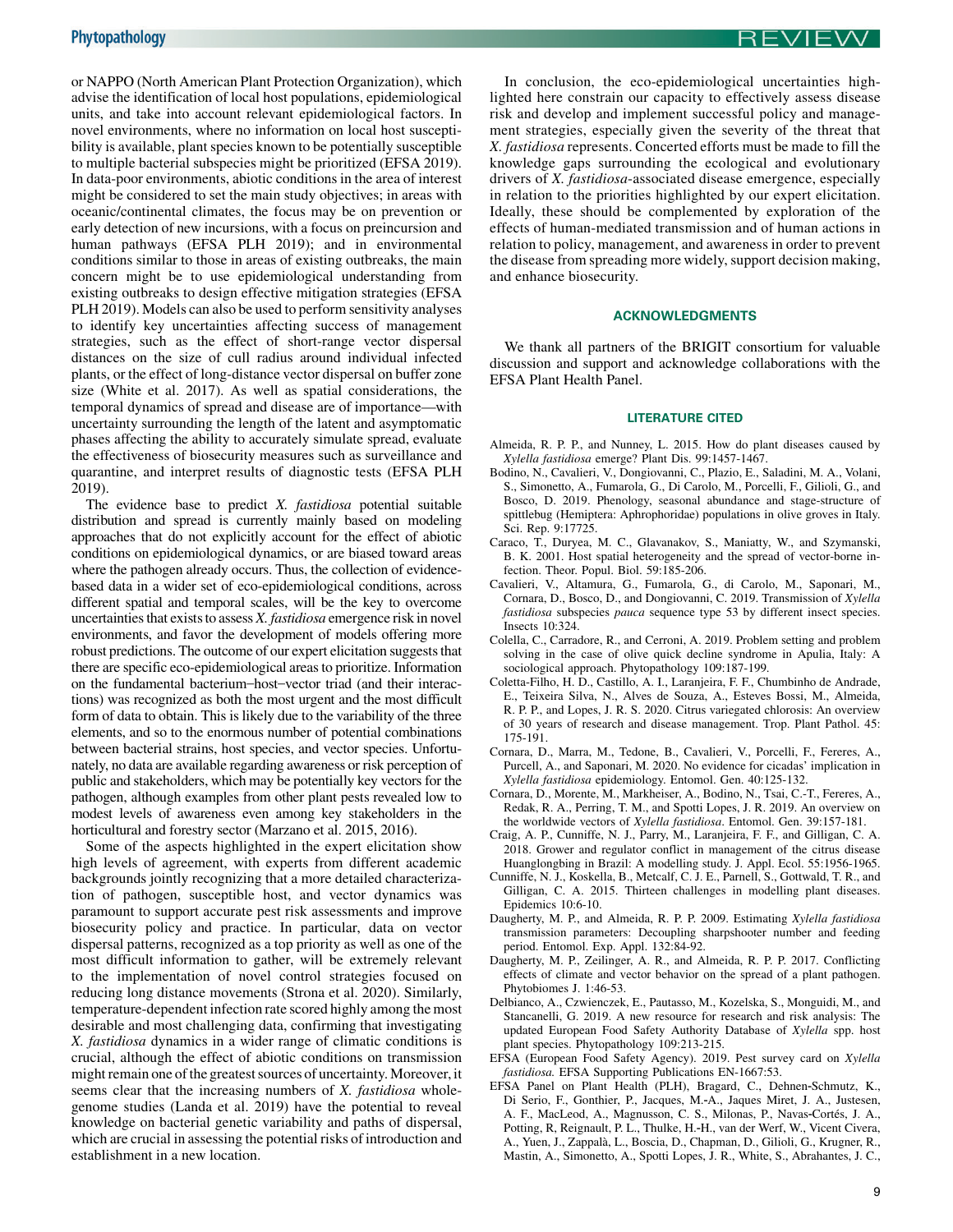<span id="page-9-0"></span>Delbianco, A, Maiorano, A., Mosbach‐Schulz, O., Stancanelli, G., Guzzo, M., and Parnell, S. 2019. Update of the scientific opinion on the risks to plant health posed by Xylella fastidiosa in the EU territory. EFSA J. 17: 5665.

- Eigenbrode, S. D., Bosque-Pérez, N. A., and Davis, T. S. 2017. Insect-borne plant pathogens and their vectors: Ecology, evolution, and complex interactions. Annu. Rev. Entomol. 63:169-191.
- EPPO (European Plant protection Organisation). 2020. Global Database. <https://gd.eppo.int/taxon/XYLEFA/distribution>
- Feil, H., and Purcell, A. H. 2001. Temperature-dependent growth and survival of Xylella fastidiosa in vitro and in potted grapevines. Plant Dis. 85: 1230-1234.
- Godefroid, M., Cruaud, A., Streito, J. C., Rasplus, J. Y., and Rossi, J. P. 2019. Xylella fastidiosa: Climate suitability of European continent. Sci. Rep. 9: 8844.
- Gonçalves, F. P., Stuchi, E. S., Lourenço, S. A., Kriss, A. B., Gottwald, T. R., and Amorim, L. 2014. The effect of irrigation on development of citrus variegated chlorosis symptoms. Crop Prot. 57:8-14.
- Gottwald, T. R. 2010. Current epidemiological understanding of citrus huanglongbing. Annu. Rev. Phytopathol. 48:119-139.
- Gould, A. B., and Lashomb, J. H. 2005. Bacterial leaf scorch of shade trees. APSnet Features. doi:10.1094/APSnetFeature/2005-1105
- Gruber, B. R., and Daugherty, M. P. 2013. Understanding the effects of multiple sources of seasonality on the risk of pathogen spread to vineyards: Vector pressure, natural infectivity, and host recovery. Plant Pathol. 62: 194-204.
- Hantula, J., Müller, M. M., and Uusivuori, J. 2014. International plant trade associated risks: Laissez-faire or novel solutions. Environ. Sci. Policy 37: 158-160.
- Harwood, T. D., Xu, X., Pautasso, M., Jeger, M. J., and Shaw, M. W. 2009. Epidemiological risk assessment using linked network and grid based modelling: Phytophthora ramorum and Phytophthora kernoviae in the UK. Ecol. Modell. 220:3353-3361.
- Hollingsworth, T. D., Pulliam, J. R. C., Funk, S., Truscott, J. E., Isham, V., and Lloyd, A. L. 2015. Seven challenges for modelling indirect transmission: Vector-borne diseases, macroparasites and neglected tropical diseases. Epidemics 10:16-20.
- Kamiya, T., Greischar, M. A., Wadhawan, K., Gilbert, B., Paaijmans, K., and Mideo, N. 2019. Temperature-dependent variation in the extrinsic incubation period elevates the risk of vector-borne disease emergence. Epidemics 30:100382.
- Krugner, R., Sisterson, M. S., Backus, E. A., Burbank, L. P., and Redak, R. A. 2019. Sharpshooters: A review of what moves Xylella fastidiosa. Austral Entomol. 58:248-267.
- Kyrkou, I., Pusa, T., Ellegaard-Jensen, L., Sagot, M. F., and Hansen, L. H. 2018. Pierce's disease of grapevines: A review of control strategies and an outline of an epidemiological model. Front. Microbiol. 9:2141.
- Landa, B. B., Castillo, A. I., Giampetruzzi, A., Kahn, A., Román-Écija, M., Velasco-Amo, M. P., Navas-Cortés, J. A., Marco-Noales, E., Barbé, S., Moralejo, E., Coletta-Filho, H. D., Saldarelli, P., Saponari, M., and Almeida, R. P. P. 2019. Emergence of a plant pathogen in Europe associated with multiple intercontinental introductions. Appl. Environ. Microbiol. 86: e01521-e19.
- Laurenza, E. C., and Montanari, F. 2014. Pest risk analysis–Recent trends in the EU and its trade implications: The citrus black spot case. Eur. J. Risk Regul. 5:201-207.
- Laxminarayan, R., Reif, J., and Malani, A. 2014. Incentives for reporting disease outbreaks. PLoS One 9:e90290.
- Lieth, J. H., Meyer, M. M., Yeo, K. H., and Kirkpatrick, B. C. 2011. Modeling cold curing of Pierce's disease in Vitis vinifera 'Pinot Noir' and 'Cabernet Sauvignon' grapevines in California. Phytopathology 101:1492-1500.
- Lopes, J. R. S., Daugherty, M. P., and Almeida, R. P. P. 2010. Strain origin drives virulence and persistence of *Xylella fastidiosa* in alfalfa. Plant Pathol. 59:963-971.
- Martinetti, D., and Soubeyrand, S. 2019. Identifying lookouts for epidemiosurveillance: Application to the emergence of *Xylella fastidiosa* in France. Phytopathology 109:265-276.
- Marzano, M., Allen, W., Haight, R. G., Holems, T. P., Keskitalo, E. C. H., Langer, E. R., Shadbolt, M., Urquhart, J., and Dandy, N. 2017. The role of the social sciences and economics in understanding and informing tree biosecurity policy and planning: A global summary and synthesis. Biol. Invasions 19:3317-3332.
- Marzano, M., Dandy, N., Bayliss, H. R., Porth, E., and Potter, C. 2015. Part of the solution? Stakeholder awareness, information and engagement in tree health issues. Biol. Invasions 17:1961-1977.
- Marzano, M., Dandy, N., Papazova-Anakieva, I., Avtzis, D., Connolly, T., Eschen, R., Glavendekić, M., Hurley, B., Lindelöw, Å., Matošević, D., Tomov, R., and Vettraino, A. M. 2016. Assessing awareness of tree pests

and pathogens amongst tree professionals: A pan-European perspective. For. Policy Econ. 70:164-171.

REVIEW

- Milne, A. E., Gottwald, T., Parnell, S. R., Alonso Chavez, V., and van den Bosch, F. 2020. What makes or breaks a campaign to stop an invading plant pathogen? PLOS Comput. Biol. 16:e1007570.
- Morente, M., Cornara, D., Plaza, M., Durán, J. M., Capiscol, C., Trillo, R., Ruiz, M., Ruz, C., Sanjuan, S., Pereira, J. A., Moreno, A., and Fereres, A. 2018. Distribution and relative abundance of insect vectors of *Xylella fas*tidiosa in olive groves of the Iberian peninsula. Insects 9:175.
- Nunney, L., Azad, H., and Stouthamer, R. 2019. An experimental test of the host-plant range of nonrecombinant strains of North American Xylella fastidiosa subsp. multiplex. Phytopathology 109:294-300.
- Ostfeld, R. S., and Keesing, F. 2012. Effects of host diversity on infectious disease. Annu. Rev. Ecol. Evol. Syst. 43:157-182.
- Panzavolta, T., Bracalini, M., Croci, F., Ghelardini, L., Luti, S., Campigli, S., Goti, E., Marchi, R., Tiberi, R., and Marchi, G. 2019. Philaenus italosignus a potential vector of Xylella fastidiosa: Occurrence of the spittlebug on olive trees in Tuscany (Italy). Bull. Insectol. 72:317-320.
- Papaïx, J., Burdon, J. J., Zhan, J., and Thrall, P. H. 2015. Crop pathogen emergence and evolution in agro-ecological landscapes. Evol. Appl. 8: 385-402.
- Parker, I. M., Saunders, M., Bontrager, M., Weitz, A. P., Hendricks, R., Magarey, R., Suiter, K., and Gilbert, G. S. 2015. Phylogenetic structure and host abundance drive disease pressure in communities. Nature 520:542-544.
- Parnell, S., Gottwald, T. R., Cunniffe, N. J., Alonso Chavez, V., and van den Bosch, F. 2015. Early detection surveillance for an emerging plant pathogen: A rule of thumb to predict prevalence at first discovery. Proc. R. Soc. B 282:20151478.
- Pautasso, M., Petter, F., Rortais, A., and Roy, A. S. 2015. Emerging risks to plant health: A European perspective. CAB Rev. 10.
- Potnis, N., Kandel, P. P., Merfa, M. V., Retchless, A. C., Parker, J. K., Stenger, D. C., Almeida, R. P. P., Bergsma-Vlami, M., Westenberg, M., Cobine, P. A., and De La Fuente, L. 2019. Patterns of inter- and intrasubspecific homologous recombination inform eco-evolutionary dynamics of Xylella fastidiosa. ISME J. 13:2319-2333.
- Potter, C., and Urquhart, J. 2017. Tree disease and pest epidemics in the Anthropocene: A review of the drivers, impacts and policy responses in the UK. For. Policy Econ. 79:61-68.
- Purcell, A. H., and Finlay, A. 1979. Evidence for noncirculative transmission of Pierce's disease bacterium by sharpshooter leafhoppers. Phytopathology 69:393-395.
- Purcell, A. H., and Saunders, S. R. 1999. Fate of Pierce's disease strains of Xylella fastidiosa in common riparian plants in California. Plant Dis. 83: 825-830.
- Rakshit, N., Al Basir, F., Banerjee, A., and Ray, S. 2019. Dynamics of plant mosaic disease propagation and the usefulness of roguing as an alternative biological control. Ecol. Complex. 38:15-23.
- Rapicavoli, J., Ingel, B., Blanco-Ulate, B., Cantu, D., and Roper, C. 2018. Xylella fastidiosa: An examination of a re-emerging plant pathogen. Mol. Plant Pathol. 19:786-800.
- Rathé, A. A., Pilkington, L. J., Gurr, G. M., and Daugherty, M. P. 2012. Potential for persistence and within-plant movement of Xylella fastidiosa in Australian native plants. Australas. Plant Pathol. 41:405-412.
- Roper, C., Castro, C., and Ingel, B. 2019. Xylella fastidiosa: Bacterial parasitism with hallmarks of commensalism. Curr. Opin. Plant Biol. 50: 140-147.
- Sabella, E., Aprile, A., Genga, A., Siciliano, T., Nutricati, E., Nicolì, F., Vergine, M., Negro, C., De Bellis, L., and Luvisi, A. 2019. Xylem cavitation susceptibility and refilling mechanisms in olive trees infected by Xylella fastidiosa. Sci. Rep. 9:9602.
- Santoiemma, G., Tamburini, G., Sanna, F., Mori, N., and Marini, L. 2019. Landscape composition predicts distribution of Philaenus spumarius, vector of Xylella fastidiosa, in olive groves. J. Pest Sci. 92:1101-1109.
- Saponari, M., Giampetruzzi, A., Loconsole, G., Boscia, D., and Saldarelli, P. 2019. Xylella fastidiosa in olive in Apulia: Where we stand. Phytopathology 109:175-186.
- Schneider, K., van der Werf, W., Cendoya, M., Mourits, M., Navas-Cortés, J. A., Vicent, A., and Oude Lansink, A. 2020. Impact of Xylella fastidiosa subspecies pauca in European olives. Proc. Natl. Acad. Sci. USA 117: 9250-9259.
- Sicard, A., Zeilinger, A. R., Vanhove, M., Schartel, T. E., Beal, D. J., Daugherty, M. P., and Almeida, R. P. P. 2018. Xylella fastidiosa: Insights into an emerging plant pathogen. Annu. Rev. Phytopathol. 56:181-202.
- Sisterson, M. S., and Stenger, D. C. 2016. Disentangling effects of vector birth rate, mortality rate, and abundance on spread of plant pathogens. J. Econ. Entomol. 109:487-501.
- Soubeyrand, S., de Jerphanion, P., Martin, O., Saussac, M., Manceau, C., Hendrikx, P., and Lannou, C. 2018. Inferring pathogen dynamics from